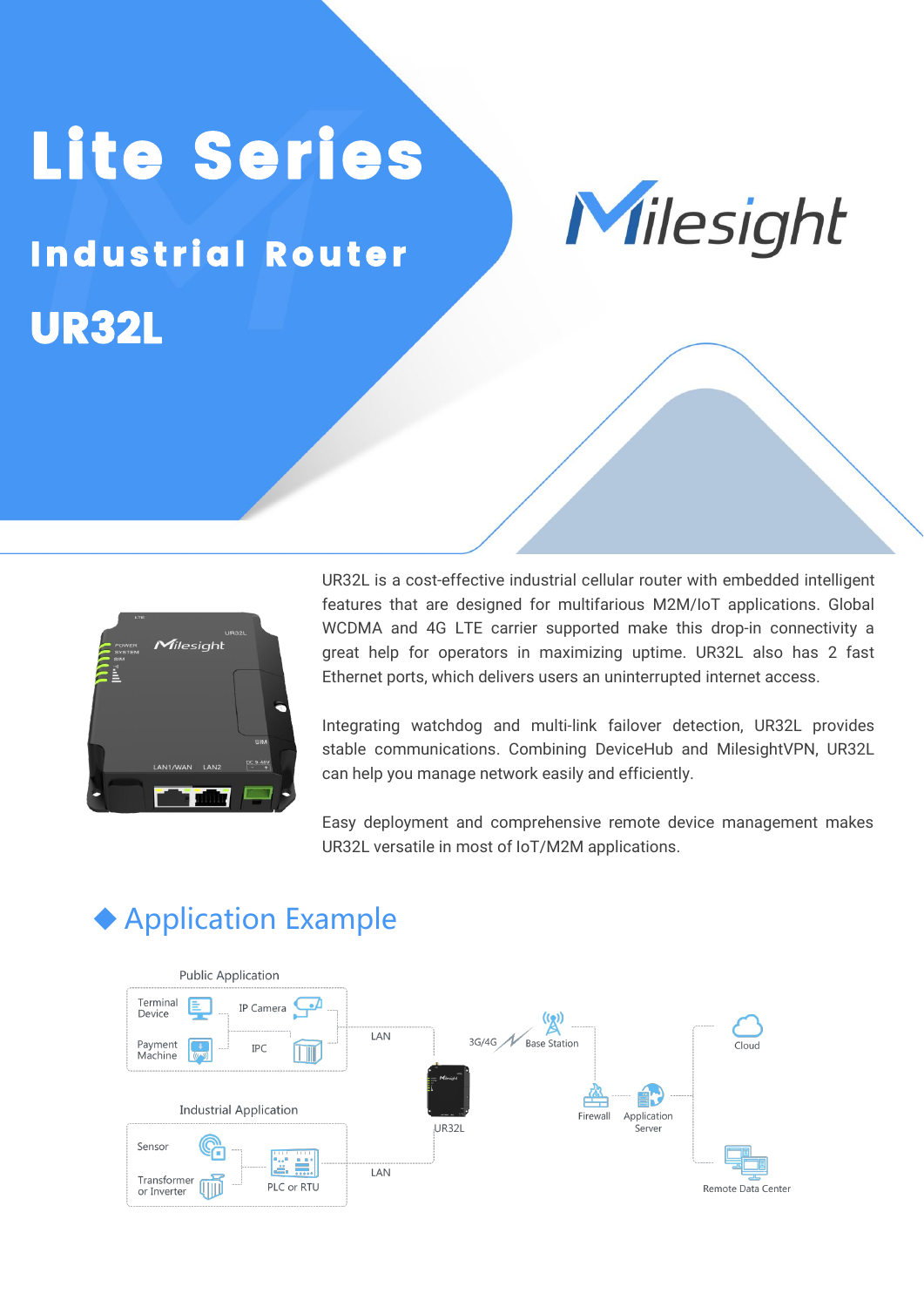## ◆ Features

#### Reliable 3G/4G Network

- Global 4G LTE CAT4/3G network with multiple carrier networks
- Automated failover/failback between Ethernet and cellular (SIM card)

#### Industrial-Grade Design

- NXP industrial grade processor
- Rugged enclosure with IP30 protection for harsh environment
- DIN rail or shelf mounting
- Support wide operating temperature ranging from -40°C to +70°C/-40℉ to +158℉

#### Security & Reliability

- Secure transmission with VPN tunnels like IPsec/OpenVPN/GRE/L2TP/PPTP /DMVPN
- Embeds hardware watchdog to automatically recover from various failures, ensure highest level of availability
- Supports access control lists, DMZ, DDoS Protection, Filters, SPI firewalls
- Establishes a secured mechanism on centralized authentication and authorization of device access by supporting AAA (Radius, TACACS+,LDAP, local Authentication) and multiple levels of user authority

#### Easy Maintenance

- DeviceHub provides easy setup, mass configuration, and centralized management of remote devices
- The user-friendly web interface design and more than one option of upgrade help administrator to manage the device as easy as pie
- WEB GUI and CLI enable the admin to achieve simple management and quick configuration among a large quantity of devices
- Efficiently manage the remote routers on the existing platform through the industrial standard SNMP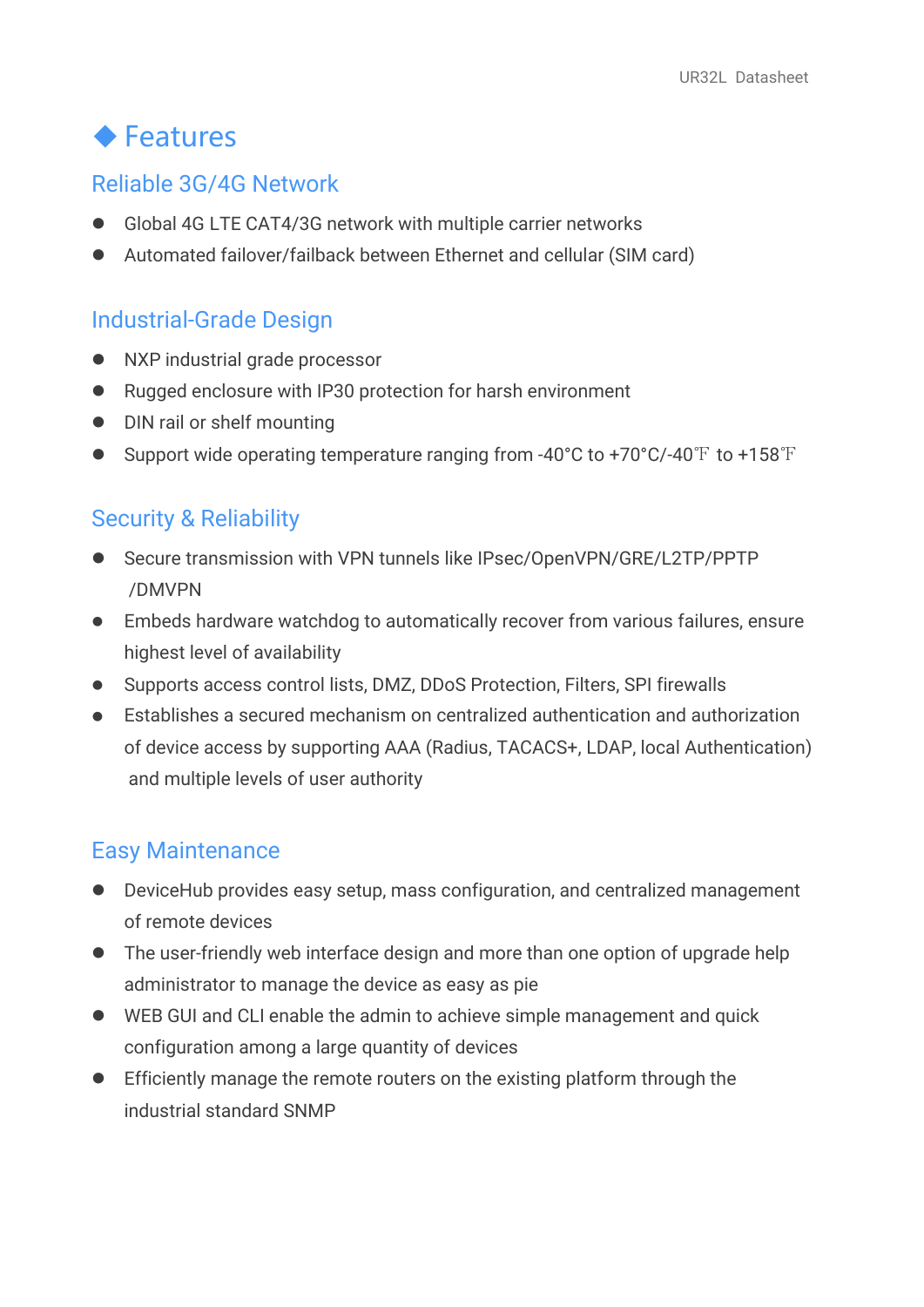# $\blacklozenge$  Specifications

| <b>Hardware System</b>              |                                                                   |
|-------------------------------------|-------------------------------------------------------------------|
| <b>CPU</b>                          | ARM Cortex-A7, 528 MHz                                            |
| Memory                              | 128 MB DDR3 RAM and 128MB Flash                                   |
| <b>Cellular Interface</b>           |                                                                   |
| Antenna Connector                   | 1 × 50 Ω SMA Connectors (Center PIN: SMA Female)                  |
| <b>SIM Slots</b>                    | 1 (Mini SIM-2FF)                                                  |
| <b>Ethernet Interface</b>           |                                                                   |
| <b>Numbers</b>                      | $2 \times 10/100$ Mbps                                            |
| Property                            | $1 \times$ WAN + 1 $\times$ LAN or 2 $\times$ LAN                 |
| Mode                                | Full or half duplex (Auto-Sensing)                                |
| PoE                                 | 2 × 802.3 af/at PoE PSE on LAN Ports (Optional)                   |
| <b>Others</b>                       |                                                                   |
| <b>Reset Button</b>                 | $1 \times$ RESET                                                  |
| <b>LED Indicators</b>               | 1 × POWER, 1 × SYSTEM, 1 × SIM, 3 × Signal strength               |
| <b>Built-in</b>                     | Watchdog, Timer                                                   |
| <b>Software</b>                     |                                                                   |
|                                     | IPv4/IPv6, PPP, PPPoE, SNMP v1/v2c/v3, TCP, UDP, DHCP, RIPv1/v2,  |
| <b>Network Protocols</b>            | OSPF, DDNS, VRRP, HTTP, HTTPS, DNS, ARP, QOS, SNTP, Telnet, VLAN, |
|                                     | SSH, etc.                                                         |
| <b>VPN</b>                          | DMVPN, IPsec, OpenVPN, PPTP, L2TP, GRE                            |
| Security                            | Access Control, DMZ, Port Mapping, MAC Binding, SPI Firewalls,    |
|                                     | DoS&DDoS Protection, Filtering(IP&Domain), IP Passthrough         |
| Management                          | Web, CLI, SMS, On-demand dial up, SNMP v1/v2/v3, DeviceHub        |
| <b>AAA</b>                          | Radius, Tacacs+, LDAP, Local Authentication                       |
| <b>Multilevel Authority</b>         | Multiple Levels of User Authority                                 |
| Reliability                         | <b>VRRP, WAN Failover</b>                                         |
| <b>Power Supply and Consumption</b> |                                                                   |
| <b>Power Connector</b>              | 2-pin 5.08 mm Terminal Block                                      |
| Input Voltage                       | 9-48 VDC, with Surge-Protection and Reverse Polarity Protection   |
| <b>Power Consumption</b>            | Typical 1.8 W, Max 2.2 W (In Non-PoE mode)                        |
| <b>Physical Characteristics</b>     |                                                                   |
| <b>Ingress Protection</b>           | <b>IP30</b>                                                       |
| Housing                             | Metal                                                             |